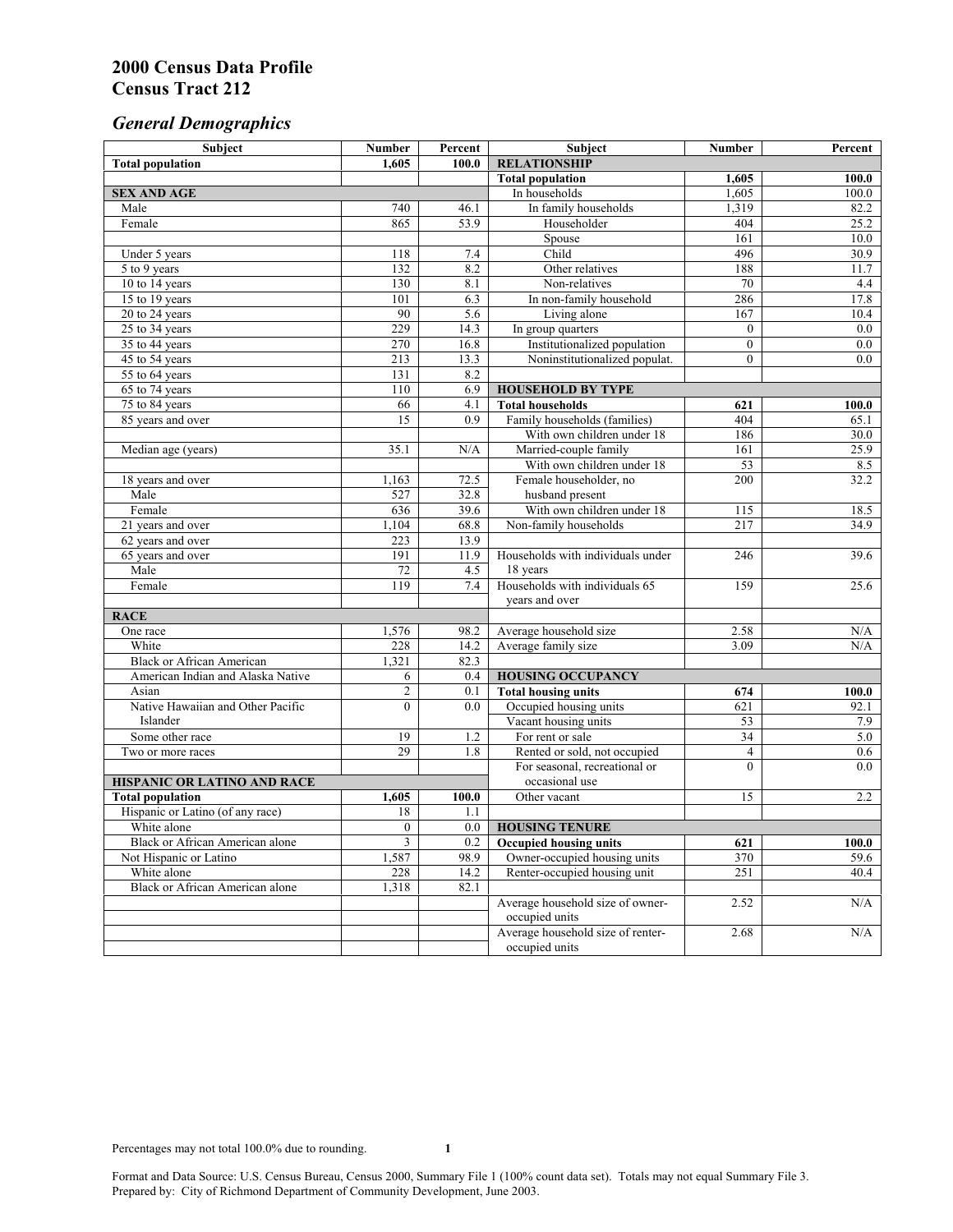# *Social Characteristics*

| <b>Subject</b>                                             | <b>Number</b>            | Percent       | <b>Subject</b>                                         | <b>Number</b>    | Percent |
|------------------------------------------------------------|--------------------------|---------------|--------------------------------------------------------|------------------|---------|
| <b>SCHOOL ENROLLMENT</b>                                   | <b>RESIDENCE IN 1995</b> |               |                                                        |                  |         |
| Population 3 years and over enrolled in                    | 374                      | 100.0         | Population 5 years and over                            | 1,435            | 100.0   |
| school                                                     |                          |               | Same house in 1995                                     | 716              | 49.9    |
| Nursery school, preschool                                  | 30                       | 8.0           | Different house in the U.S. in                         | 700              | 48.8    |
| Kindergarten                                               | 14                       | 3.7           | 1995                                                   |                  |         |
| Elementary school (grades 1-8)                             | 170                      | 45.5          | Same county                                            | 416              | 29.0    |
| High school (grades 9-12)                                  | 117                      | 31.3          | Different county                                       | 284              | 19.8    |
| College or graduate school                                 | 43                       | 11.5          | Same state                                             | 226              | 15.7    |
|                                                            |                          |               | Different state                                        | 58               | 4.0     |
| <b>EDUCATIONAL ATTAINMENT</b>                              | Elsewhere in 1995        | 19            | 1.3                                                    |                  |         |
| Population 25 years and over                               | 1,003                    | 100.0         |                                                        |                  |         |
| Less than 9 <sup>th</sup> grade                            | 155                      | 15.5          | NATIVITY AND PLACE OF BIRTH                            |                  |         |
| $9th$ to $12th$ grade, no diploma                          | 239                      | 23.8          | <b>Total population</b>                                | 1,562            | 100.0   |
| High school graduate (includes equivalency)                | 335                      | 33.4          | Native                                                 | 1.541            | 98.7    |
| Some college, no degree                                    | 176                      | 17.5          | <b>Born</b> in United States                           | 1,534            | 98.2    |
| Associate degree                                           | 26                       | 2.6           | State of residence                                     | 1,130            | 72.3    |
| Bachelor's degree                                          | 49                       | 4.9           | Different state                                        | 404              | 25.9    |
| Graduate or professional degree                            | 23                       | 2.3           | Born outside United States                             | $\overline{7}$   | 0.4     |
| Percent high school graduate or higher                     | 60.7%                    | N/A           | Foreign born                                           | 21               | 1.3     |
| Percent bachelor's degree or higher                        | 7.2%                     | N/A           | Entered 1990 to March 2000                             | 13               | 0.8     |
|                                                            |                          |               | Naturalized citizen                                    | 8                | 0.5     |
| <b>MARITAL STATUS</b>                                      |                          |               | Not a citizen                                          | 13               | 0.8     |
| Population 15 years and over                               | 1,210                    | 100.0         |                                                        |                  |         |
| Never married                                              | 428                      | 35.4          | <b>REGION OF BIRTH OF FOREIGN BORN</b>                 |                  |         |
| Now married, not including separated                       | 431                      | 35.6          | Total (excluding born at sea)                          | 21               | 100.0   |
| Separated                                                  | 83                       | 6.9           | Europe                                                 | 8                | 38.1    |
| Widowed                                                    | 114                      | 9.4           | Asia                                                   | $\overline{0}$   | 0.0     |
| Female                                                     | 81                       | 6.7           | Africa                                                 | 13               | 61.9    |
| Divorced                                                   | 154                      | 12.7          | Oceania                                                | $\Omega$         | 0.0     |
| Female                                                     | 108                      | 8.9           | Latin America                                          | $\boldsymbol{0}$ | $0.0\,$ |
|                                                            |                          |               | Northern America                                       | $\theta$         | 0.0     |
| <b>GRANDPARENTS AS CAREGIVERS</b>                          |                          |               |                                                        |                  |         |
| Grandparent living in household with                       | 103                      | 100.0         | <b>LANGUAGE SPOKEN AT HOME</b>                         |                  |         |
| one or more own grandchildren under 18                     |                          |               | Population 5 years and over                            | 1,435            | 100.0   |
| years                                                      | 62                       |               | English only                                           | 1,387            | 96.7    |
| Grandparent responsible for grandchildren                  |                          | 60.2          | Language other than English<br>Speak English less than | 48<br>18         | 3.3     |
|                                                            |                          |               | "very well"                                            |                  | 1.3     |
| <b>VETERAN STATUS</b>                                      |                          |               | Spanish                                                | 27               | 1.9     |
| Civilian population 18 years and over<br>Civilian veterans | 1,135<br>160             | 100.0<br>14.1 |                                                        | 10               | 0.7     |
|                                                            |                          |               | Speak English less than<br>"very well"                 |                  |         |
| <b>DISABILITY STATUS OF THE CIVILIAN</b>                   | Other Indo-European      | 16            | 1.1                                                    |                  |         |
| NONINSTITUTIONALIZED POPULATION                            | languages                |               |                                                        |                  |         |
| Population 5 to 20 years                                   | 363                      | 100.0         | Speak English less than                                | 8                | 0.6     |
| With a disability                                          | 50                       | 13.8          | "very well"                                            |                  |         |
| Population 21 to 64 years                                  | 889                      | 100.0         | Asian and Pacific Island                               | 5                | 0.3     |
| With a disability                                          | 270                      | 30.4          | languages                                              |                  |         |
| Percent employed                                           | 47.8%                    | N/A           | Speak English less than                                | $\overline{0}$   | 0.0     |
| No disability                                              | 619                      | 69.6          | "very well"                                            |                  |         |
| Percent employed                                           | 80.0%                    | N/A           | Other Languages                                        | $\boldsymbol{0}$ | $0.0\,$ |
| Population 65 years and over                               | 183                      | 100.0         | Speak English less than                                | $\mathbf{0}$     | 0.0     |
| With a disability                                          | 128                      | 69.9          | "very well"                                            |                  |         |

Format and Data Source: U.S. Bureau of the Census, Census 2000, Summary File 3 (sample data set). Totals may not equal Summary File 1 due to sampling.

Prepared by: City of Richmond Department of Community Development, June 2003.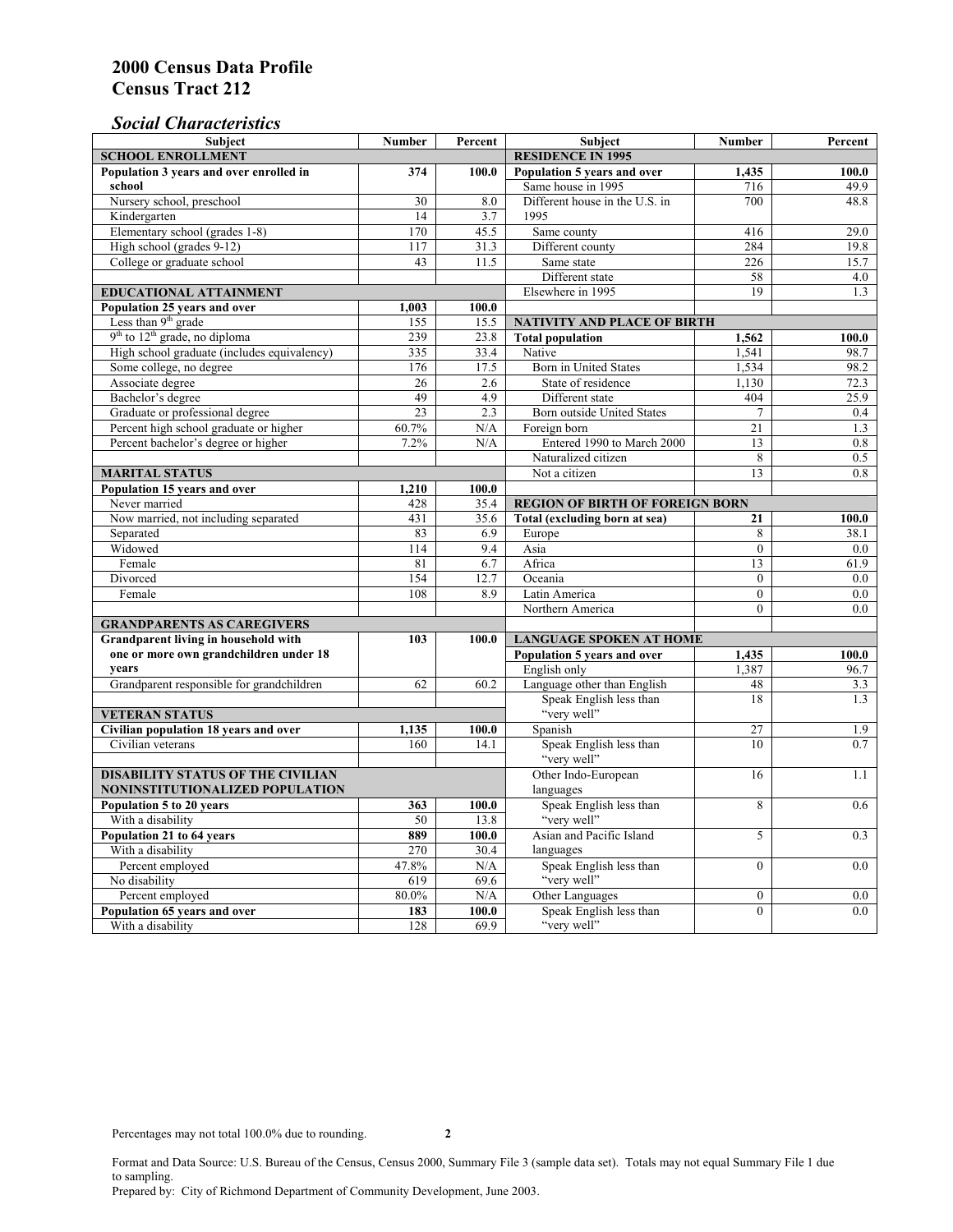### *Economic Characteristics*

| Subject                                             | <b>Number</b>    | Percent | Subject                                      | <b>Number</b>                  | Percent     |
|-----------------------------------------------------|------------------|---------|----------------------------------------------|--------------------------------|-------------|
| <b>EMPLOYMENT STATUS</b>                            |                  |         | <b>INCOME IN 1999</b>                        |                                |             |
| Population 16 years and over                        | 1,175            | 100.0   | <b>Households</b>                            | 619                            | 100.0       |
| In labor force                                      | 721              | 61.4    | Less than \$10,000                           | 106                            | 17.1        |
| Civilian labor force                                | $\overline{721}$ | 61.4    | \$10,000 to \$14,999                         | 51                             | 8.2         |
| Employed                                            | 677              | 57.6    | \$15,000 to \$24,999                         | 99                             | 16.0        |
| Unemployed                                          | 44               | 3.7     | \$25,000 to \$34,999                         | 113                            | 18.3        |
| Percent of civilian labor force                     | 6.1%             | N/A     | \$35,000 to \$49,999                         | 98                             | 15.8        |
| <b>Armed Forces</b>                                 | $\Omega$         | 0.0     | \$50,000 to \$74,999                         | 121                            | 19.5        |
| Not in labor force                                  | 454              | 38.6    | \$75,000 to \$99,999                         | 18                             | 2.9         |
| Females 16 years and over                           | 676              | 100.0   | \$100,000 to \$149,999                       | 6                              | 1.0         |
| In labor force                                      | 382              | 56.5    | \$150,000 to \$199,999                       | $\mathbf{0}$                   | 0.0         |
| Civilian labor force                                | 382              | 56.5    | \$200,000 or more                            | 7                              | 1.1         |
| Employed                                            | 342              | 50.6    | Median household income (dollars)            | 30,547                         | N/A         |
| Own children under 6 years                          | 137              | 100.0   |                                              |                                |             |
| All parents in family in labor force                | 127              | 92.7    | With earnings                                | 487                            | 78.7        |
|                                                     |                  |         | Mean earnings (dollars)                      | 30,255                         | N/A         |
| <b>COMMUTING TO WORK</b>                            |                  |         | With Social Security income                  | 197                            | 31.8        |
| Workers 16 years and over                           | 641              | 100.0   | Mean Social Security income                  | 8,919                          | N/A         |
| Car, truck, or van - drove alone                    | 362              | 56.5    | (dollars)                                    |                                |             |
| Car, truck, or van - carpooled                      | 157              | 24.5    | With Supplemental Security income            | 45                             | 7.3         |
| Public transportation (including taxicab)           | 94               | 14.7    | Mean Supplemental Security                   | 6,056                          | N/A         |
| Walked                                              | 6                | 0.9     | income (dollars)                             |                                |             |
| Other means                                         | 22               | 3.4     | With public assistance income                | 30                             | 4.8         |
| Worked at home                                      | $\mathbf{0}$     | 0.0     | Mean public assistance income                | 5,017                          | N/A         |
| Mean travel time to work (minutes)                  | 37.9             | N/A     | (dollars)                                    |                                |             |
|                                                     |                  |         | With retirement income (dollars)             | 105                            | 17.0        |
| Employed civilian population 16 years and over      | 677              | 100.0   | Mean retirement income (dollars)             | 26,816                         | N/A         |
| <b>OCCUPATION</b>                                   |                  |         |                                              |                                |             |
| Management, professional, and related occupations   | 161              | 23.8    | <b>Families</b>                              | 408                            | 100.0       |
|                                                     | 175              | 25.8    | Less than \$10,000                           | 64                             | 15.7        |
| Service occupations<br>Sales and office occupations | 144              | 21.3    |                                              | 29                             |             |
|                                                     | $\mathbf{0}$     | 0.0     | \$10,000 to \$14,999<br>\$15,000 to \$24,999 | $\overline{55}$                | 7.1<br>13.5 |
| Farming, fishing, and forestry occupations          | 66               | 9.7     | \$25,000 to \$34,999                         | 83                             | 20.3        |
| Construction, extraction, and maintenance           |                  |         |                                              | 52                             |             |
| occupations                                         |                  |         | \$35,000 to \$49,999                         |                                | 12.7        |
| Production, transportation, and material moving     | 131              | 19.4    | \$50,000 to \$74,999                         | 102                            | 25.0        |
| occupations                                         |                  |         | \$75,000 to \$99,999                         | 10                             | 2.5         |
|                                                     |                  |         | \$100,000 to \$149,999                       | 6                              | 1.5         |
| <b>INDUSTRY</b>                                     |                  |         | \$150,000 to \$199,999                       | $\mathbf{0}$<br>$\overline{7}$ | 0.0         |
| Agriculture, forestry, fishing and hunting, and     | 9                | 1.3     | \$200,000 or more                            |                                | 1.7         |
| mining                                              |                  |         | Median family income (dollars)               | 30,926                         | N/A         |
| Construction                                        | 46               | 6.8     |                                              |                                |             |
| Manufacturing                                       | 66               | 9.7     | Per capita income (dollars)                  | 13.829                         | N/A         |
| Wholesale trade                                     | 11               | 1.6     | <b>Median earnings (dollars)</b>             |                                |             |
| Retail trade                                        | 38               | 5.6     | Male full-time, year-round workers           | 26,684                         | N/A         |
| Transportation and warehousing, and utilities       | $\overline{74}$  | 10.9    | Female full-time, year-round workers         | 22,813                         | $\rm N/A$   |
| Information                                         | 0                | $0.0\,$ |                                              | Number                         | Percent     |
| Finance, insurance, real estate, and rental and     | 53               | 7.8     |                                              | below                          | below       |
| leasing                                             |                  |         |                                              | poverty                        | poverty     |
| Professional, scientific, management,               | 54               | $8.0\,$ | Subject                                      | level                          | level       |
| administrative, and waste management services       |                  |         | <b>POVERTY STATUS IN 1999</b>                |                                |             |
| Educational, health and social services             | 134              | 19.8    | <b>Families</b>                              | 85                             | 20.8        |
| Arts, entertainment, recreation, accommodation and  | 94               | 13.9    | With related children under 18 years         | 77                             | 34.4        |
| food services                                       |                  |         | With related children under 5 years          | 40                             | 43.5        |
| Other services (except public administration)       | 44               | 6.5     | Families with female householder, no         | 62                             | 36.0        |
| Public Administration                               | 54               | 8.0     | husband present                              |                                |             |
|                                                     |                  |         | With related children under 18 years         | 62                             | 44.3        |
| <b>CLASS OF WORKER</b>                              |                  |         | With related children under 5 years          | 30                             | 63.8        |
| Private wage and salary workers                     | 518              | 76.5    | <b>Individuals</b>                           | 352                            | 22.7        |
| Government workers                                  | 115              | 17.0    | 18 years and over                            | 168                            | 14.8        |
| Self-employed workers in own not incorporated       | 44               | 6.5     | 65 years and over                            | 14                             | 7.7         |
| business                                            |                  |         | Related children under 18 years              | 172                            | 42.5        |
| Unpaid family workers                               | $\overline{0}$   | 0.0     | Related children 5 to 17 years               | 97                             | 34.4        |
|                                                     |                  |         | Unrelated individuals 15 years and           | 74                             | 21.0        |
|                                                     |                  |         | over                                         |                                |             |

Percentages may not total 100.0% due to rounding. **3** 

Format and Data Source: U.S. Bureau of the Census, Census 2000, Summary File 3 (sample data set). Totals may not equal Summary File 1 due to sampling.

Prepared by: City of Richmond Department of Community Development, June 2003.